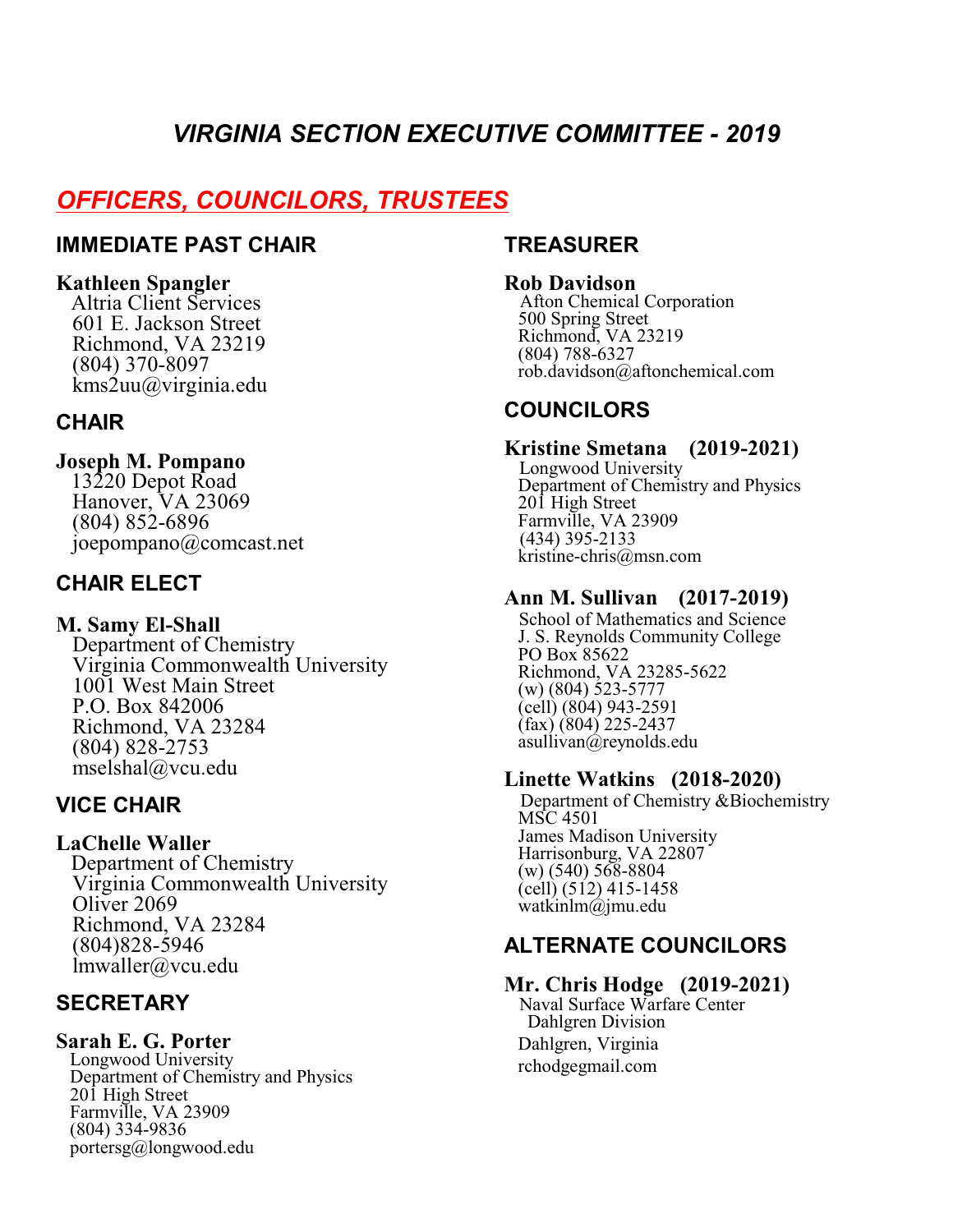### **Janet Asper (2017-2019)**

 Department of Chemistry University of Mary Washington Fredericksburg, VA 22401 (540) 654-1143  $(kax)$  (540) 654-1081 jasper@umw.edu

### **Joseph Crockett (2018-2020)**

 Bridgewater College Bridgewater, VA 22812  $(540)$  828-5431 jcrocket@bridgewater.edu

# **TRUSTEES**

### **Stephanie Mabry (2019-2021)**

 Afton Chemical 500 Spring Street Richmond, VA 23219 stephanie.mabry@verizon.net

### **Philip P. Burks (2017-2019)**

 3456 Rivanna Drive Richmond, VA 23235 (804) 330-2411 ppburks@verizon.net

### **James N. Demas (2018-2020)**

 Department of Chemistry University of Virginia PO Box 400319 Charlottesville, VA 22904-4319 demas@virginia.edu

# *COMMITTEE CHAIRS*

# **ARCHIVES**

### **Sarah E. G. Porter**

 Longwood University Department of Chemistry and Physics 201 High Street Farmville, VA 23909 (804) 334-9836 portersg@longwood.edu

# **AWARDS**

### **SERVICE, INDUSTRIAL & SPECIAL**

#### **Yezdi B. Pithawalla**

 Altria Client Services Center for Research & Technology 601 E. Jackson Street Richmond, VA 23219 (w) (804) 335-2301 (h) (804) 677-3571 yezdi.b.pithawalla@altria.com

### **EDUCATION**

**Larry H. White** 4313 Sky Road Rockingham, VA 22802 (540) 833-5280 lwhite@bridgewater.edu

# **CHEMICAL EDUCATION**

#### **Ryan Warren**

 6001 Grove Ave Richmond, VA 23226 (w) (804) 288-2804  $(h)$  (804) 559-5976  $(\text{fax})$  (804) 355-2407 rwarren@st.catherines.org

# **CHEMISTRY OLYMPIAD**

### **Ann M. Sullivan**

 School of Mathematics and Science J. S. Reynolds Community College PO Box 85622 Richmond, VA 23285-5622 (w) (804) 523-5777 (cell) (804) 943-2591 (fax) (804) 225-2437 asullivan@reynolds.edu

# **COMMUNITY ACTIVITIES**

### **Kristine Smetana**

 Longwood University Department of Chemistry and Physics 201 High Street Farmville, VA 23909 (434) 395-2133 kristine-chris@msn.com

# **ENTERTAINMENT**

### **Kenneth Chapman**

 Cardinal Workforce Developers 16080 Countyline Church Road Ruther Glen, VA 22546 (804) 448-4852 kmstem@aol.com

# **GOVERNMENT AFFAIRS**

#### **Rebecca Rose Pompano**

 University of Virginia Department of Chemistry PO Box 400319 Charlottesville, VA 22904 (434) 982-1825 rpompano@virginia.edu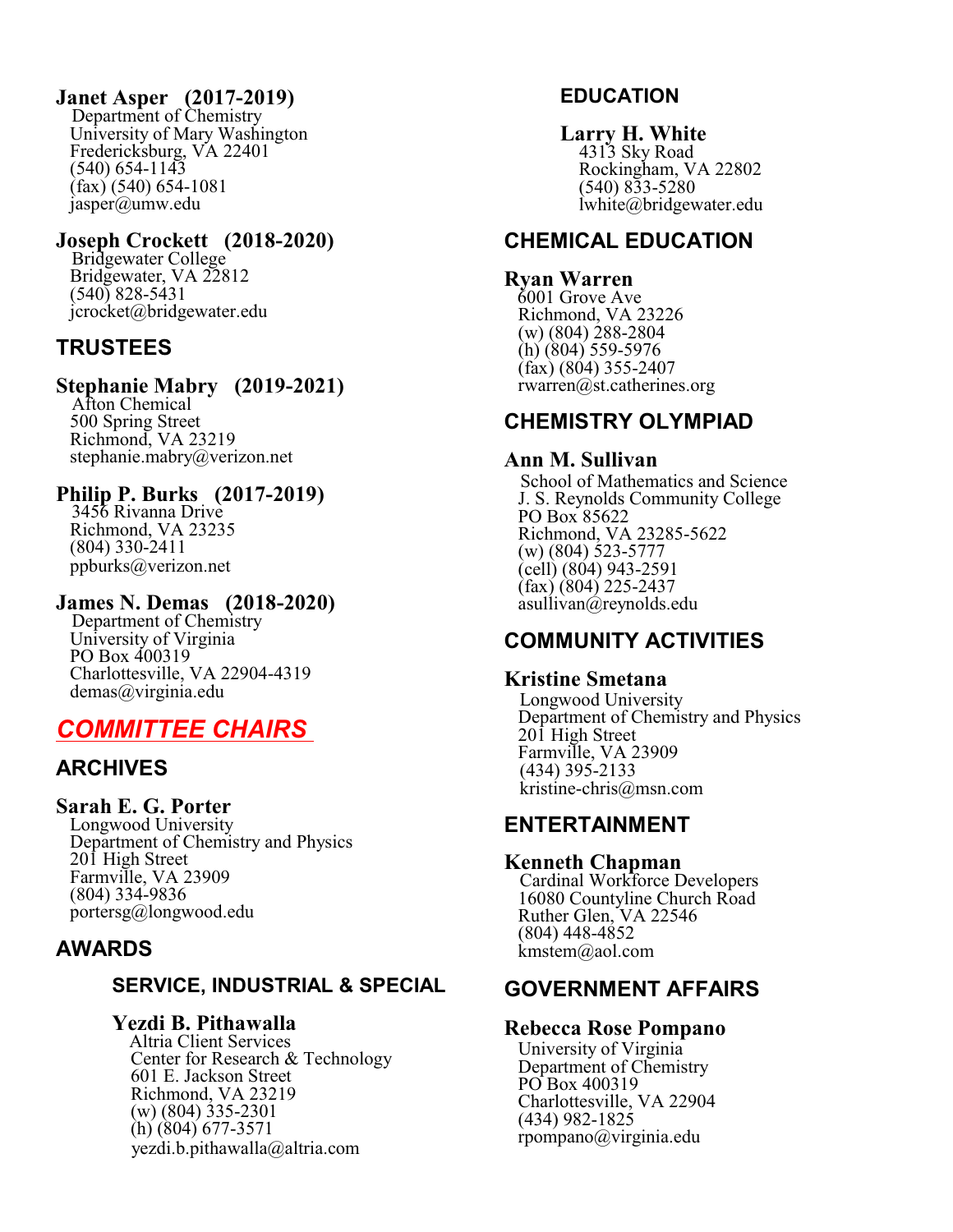# **HISTORY**

#### **Larry H. White**

 4313 Sky Road Rockingham, VA 22802 (540) 833-5280 lwhite@bridgewater.edu

# **MEDIA RELATIONS**

#### **Krista Weissbart**

 Pfizer Consumer Healthcare PO Box 26609 Richmond, VA 23261 (804) 257-2539 krista.weissbart@pfizer.com

# **MEMBERSHIP/HOSPITALITY**

#### **Todd Koch**

 Pfizer Consumer Healthcare PO Box 26609 Richmond, VA 23261 (804) 257-2890 todd.koch@pfizer.com

# **MINORITY AFFAIRS**

#### **Charlene Crawley**

 Department of Chemistry Virginia Commonwealth University Richmond, VA 23284-2006 (w) (804) 828-4262 or (804) 828-8241 (cell) (804) 839-8198 cdcrawle@vcu.edu

### **H. Hyacinthe Yarabe**, **PhD**

 Senior Principal Scientist Pfizer Consumer Healthcare PO Box 26609 Richmond, VA 23261 (w) (804) 257-2320  $\left(\text{cell}\right)$  (804) 982-0408 hyacinthe.yarabe@pfizer.com

# **NOMINATIONS**

### **Kathleen Spangler**

 Altria Client Services 601 E. Jackson Street Richmond, VA 23219 (804) 370-8097 kms2uu@virginia.edu

# **PROJECT SEED**

### **Dorothy N. Eseonu**

 Department of Natural Science Virginia Union University Richmond, VA 23220 (w) (804) 257-5615  $(h)(804)$  379-5411  $(fax)$  (804) 354-5928 dneseonu@vuu.edu deseonu@yahoo.com

# **PUBLICATIONS**

#### **EDITOR James D. Beck**

 1977 Vesonder Road Petersburg, VA 23805 (804) 733-5286 beckjd1977@comcast.net

#### **PUBLISHER Will H. Lewis, Jr.**

 5919 Matoaca Road South Chesterfield, VA 23803-1545 (804) 586-5492 wlewis8669@aol.com

# **SAFETY**

#### **Joseph Crockett** Bridgewater College Bridgewater, VA 22812 (540) 828-5431 (fax) (540) 828-5661 jcrocket@bridgewater.edu

# **STUDENT AFFILIATES**

#### **LaChelle Waller**

 Department of Chemistry Virginia Commonwealth University Oliver 2069 Richmond, VA 23284 (804)828-5946 lmwaller@vcu.edu

# **WEBMASTER**

#### **Ann M. Sullivan**

 School of Mathematics and Science J. S. Reynolds Community College PO Box 85622 Richmond, VA 23285-5622 (w) (804) 523-5777 (cell) (804) 943-2591  $(fax)$  (804) 225-2437 asullivan@reynolds.edu